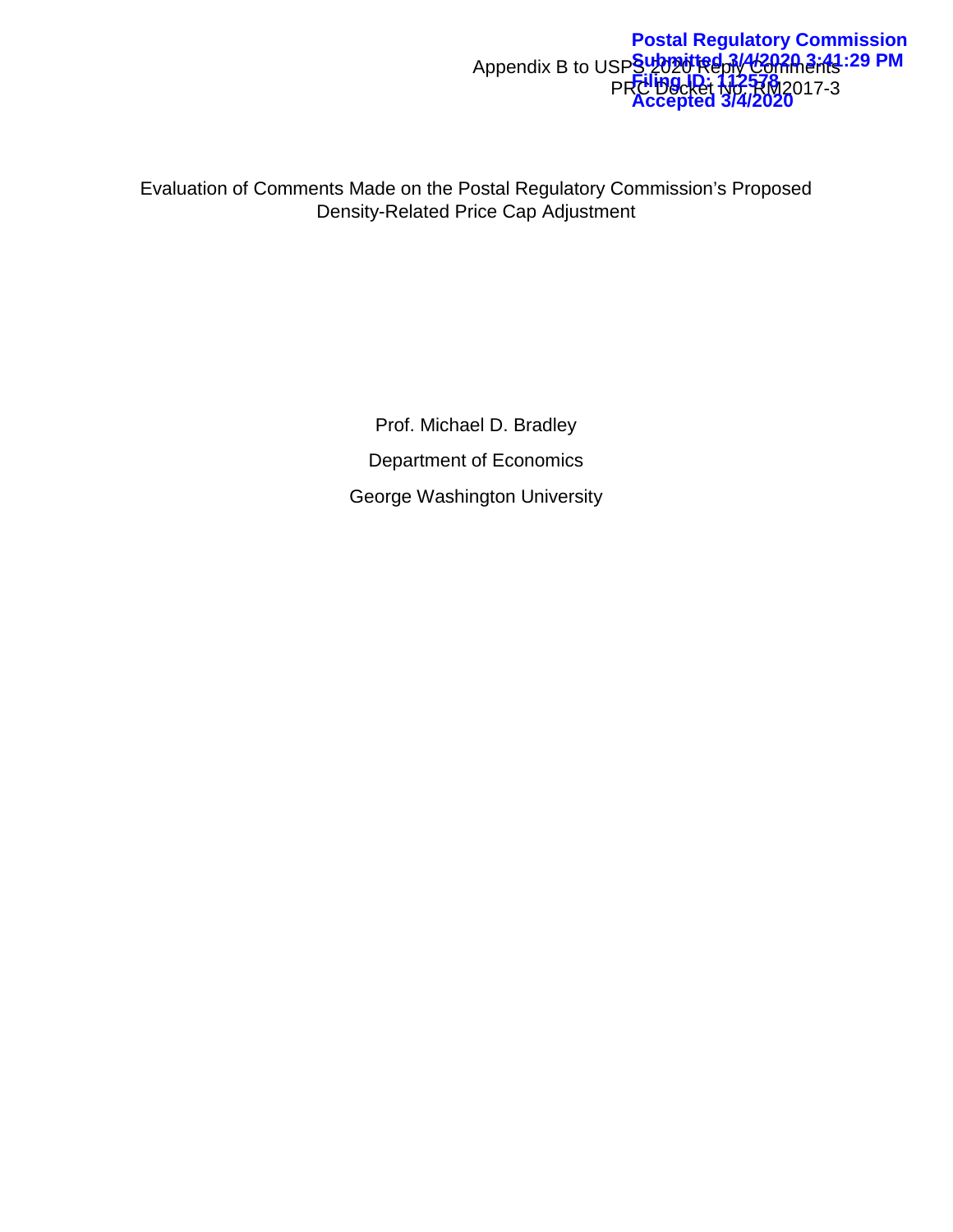### **Introduction**

In Order No. 5337, the Postal Regulatory Commission explicitly recognized that the operational structure of the Postal Service renders it susceptible to increases in unit costs caused by exogenous declines in network density. The Commission further recognized that unit cost increases of this type necessarily worsen the financial position of the Postal Service.<sup>[1](#page-1-0)</sup>

> The increase in per-unit cost caused by the decline in density is distinguishable from that caused by inflation. Accordingly, the existing price cap system forces the Postal Service to, in the short to medium term, internalize the losses caused by density-driven increases in per-unit cost. The inability of the Postal Service to raise prices to account for these increases in per-unit cost threatens the Postal Service's financial stability by preventing it from achieving net income.

To remedy this structural imbalance, the Commission proposed an adjustment to the price cap formula that would allow for additional rate authority based upon declines in delivery density. The additional rate authority is necessary for the Postal Service's financial health because declines in density increase unit costs relative to unit revenue, reducing the Postal Service's ability to cover its costs.

As the Commission recognized, density declines affect the Postal Service's cost structure both through the associated declines in its volume and through increases in its delivery network. It also recognized that each of these two components of density has

<span id="page-1-0"></span><sup>&</sup>lt;sup>1</sup> See, Order No. 5337, Revised Notice of Proposed Rulemaking, Docket No. RM2017-3, December 5, 2019 at 70.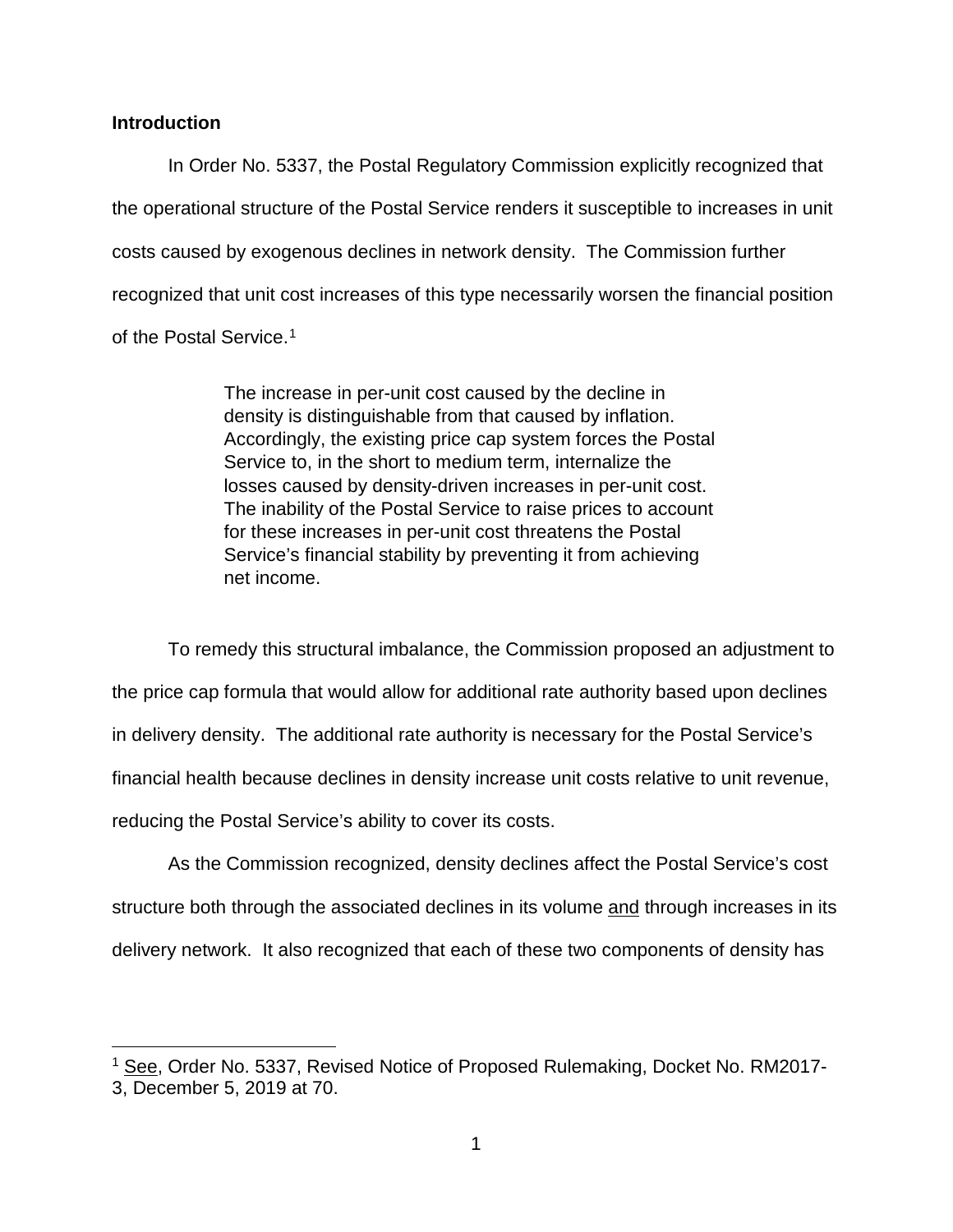its own impact on costs.<sup>[2](#page-2-0)</sup> It is widely accepted that the need to serve additional delivery points, independent of the amount of volume it handles, increases the Postal Service's costs. In addition, the cost effects of network expansions are not limited to delivery activities. This is because the Postal Service must make more separations when sorting the mail, must transport mail to additional locations, and must deliver to more delivery points as the network expands. $^3$  $^3$ 

> Through the analysis of Christensen Associates, the Postal Service explains that while delivery of the mail to individual addresses is a clear illustration of economies of density, economies of density also arise in the collection, sortation, and transportation of the mail. As the network expands, the coordination of the flow between different delivery points in the network becomes more complex and costly. [Citation omitted.]

Apart from cost effects arising from expansion of the Postal Service's network, declining density can have cost effects through volume declines. Volume decreases have the effect of increasing unit attributable costs because the Postal Service experiences economies of density, and perhaps economies of scale, in different places throughout its network. Consequently, the marginal cost curves for the Postal Service's products are down sloping, meaning that when volume falls, the Postal Service moves up its marginal cost curve, incurring both higher marginal costs and higher average incremental costs. These higher unit costs reduce the difference between Postal Service revenue and cost, and worsen its financial position.

<span id="page-2-0"></span> <sup>2</sup> Id. at 71.

<span id="page-2-1"></span> $<sup>3</sup>$  Id. at 65.</sup>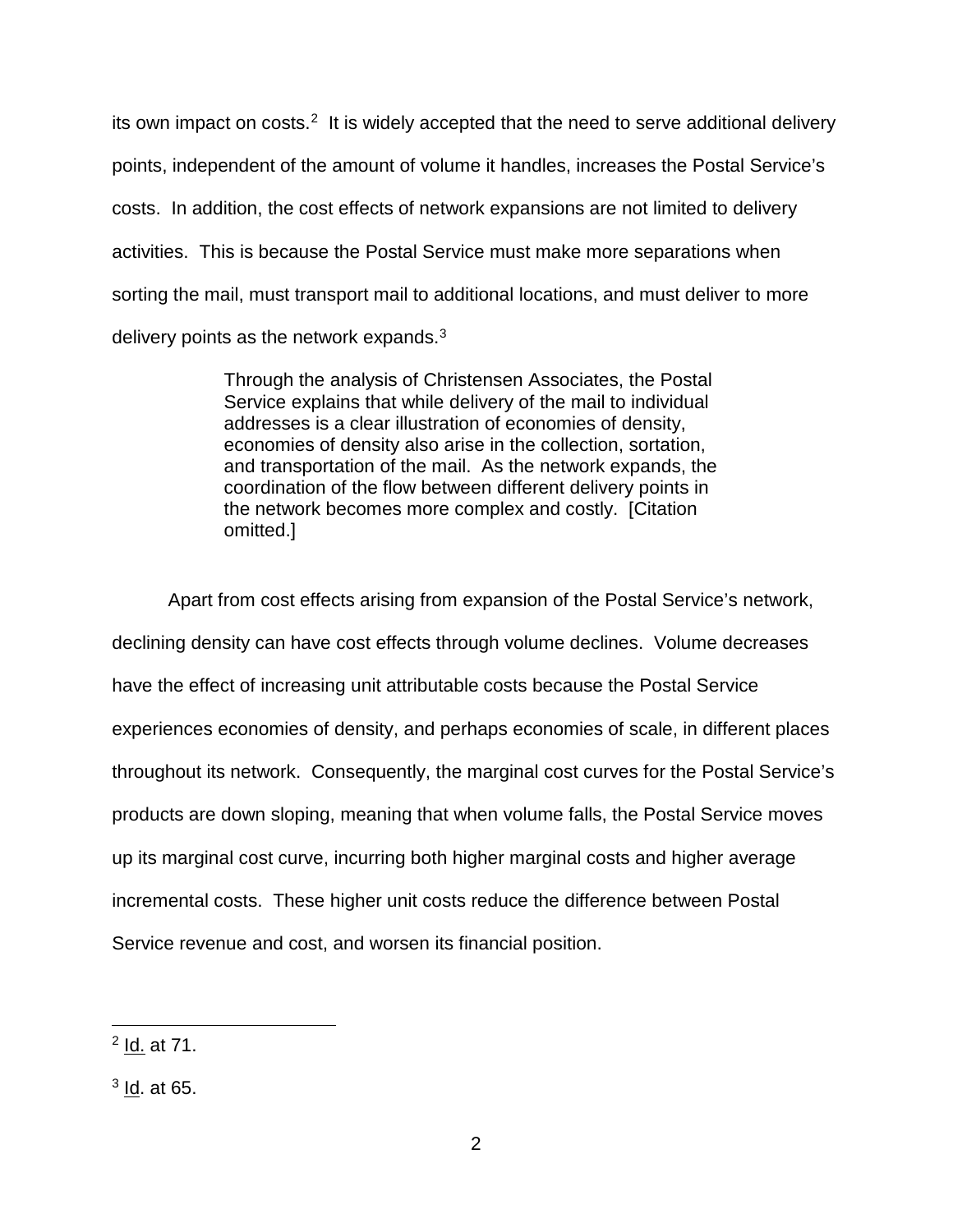A number of parties filed comments on the Commission's proposal of densityrelated additional rate authority. The Postal Service asked me to review three documents that criticized the Commission's approach and to assess the validity of the arguments made in those documents about the Commission's density-related rate authority proposal. The three documents are an expert report prepared by Dr. Kevin Neels and Dr. Nicholas Powers on behalf of a group of trade associations generally representing direct marketing and nonprofit mailers, [4](#page-3-0) comments filed by the American Banking Association,<sup>[5](#page-3-1)</sup> and comments filed by a group of trade associations selfdescribed as the First-Class Business Mailers.[6](#page-3-2)

## **The Neels/Powers Report**

The Neels/Powers expert report argues that decreasing density does not require an adjustment to the Postal Service's price cap because density declines do not cause large increases in Postal Service costs.<sup>7</sup> This argument is based upon the premise that increases in the number of delivery points do not cause "large" increases in Postal Service costs.<sup>[8](#page-3-4)</sup> The report then presents an overly simple, back of the envelope,

<span id="page-3-0"></span> <sup>4</sup> See, Expert Declaration of Kevin Neels And Nicholas Powers, *filed with* Comments of the Alliance of Nonprofit Mailers [et al.], Docket No. RM2017-3, February 3, 2020.

<span id="page-3-1"></span><sup>5</sup> See, Comments of American Bankers Association, Docket No. RM2017-3, February 3, 2020.

<span id="page-3-2"></span><sup>&</sup>lt;sup>6</sup> See, Comments of the National Postal Policy Council, The Major Mailers Association, The National Association of Presort Mailers, and The Association for Mail Electronic Enhancement, Docket No. RM2017-3, February 3, 2020.

<span id="page-3-4"></span><span id="page-3-3"></span><sup>&</sup>lt;sup>7</sup> See, Expert Declaration of Kevin Neels And Nicholas Powers, Docket No. RM2017-3, February 3, 2020 at 7.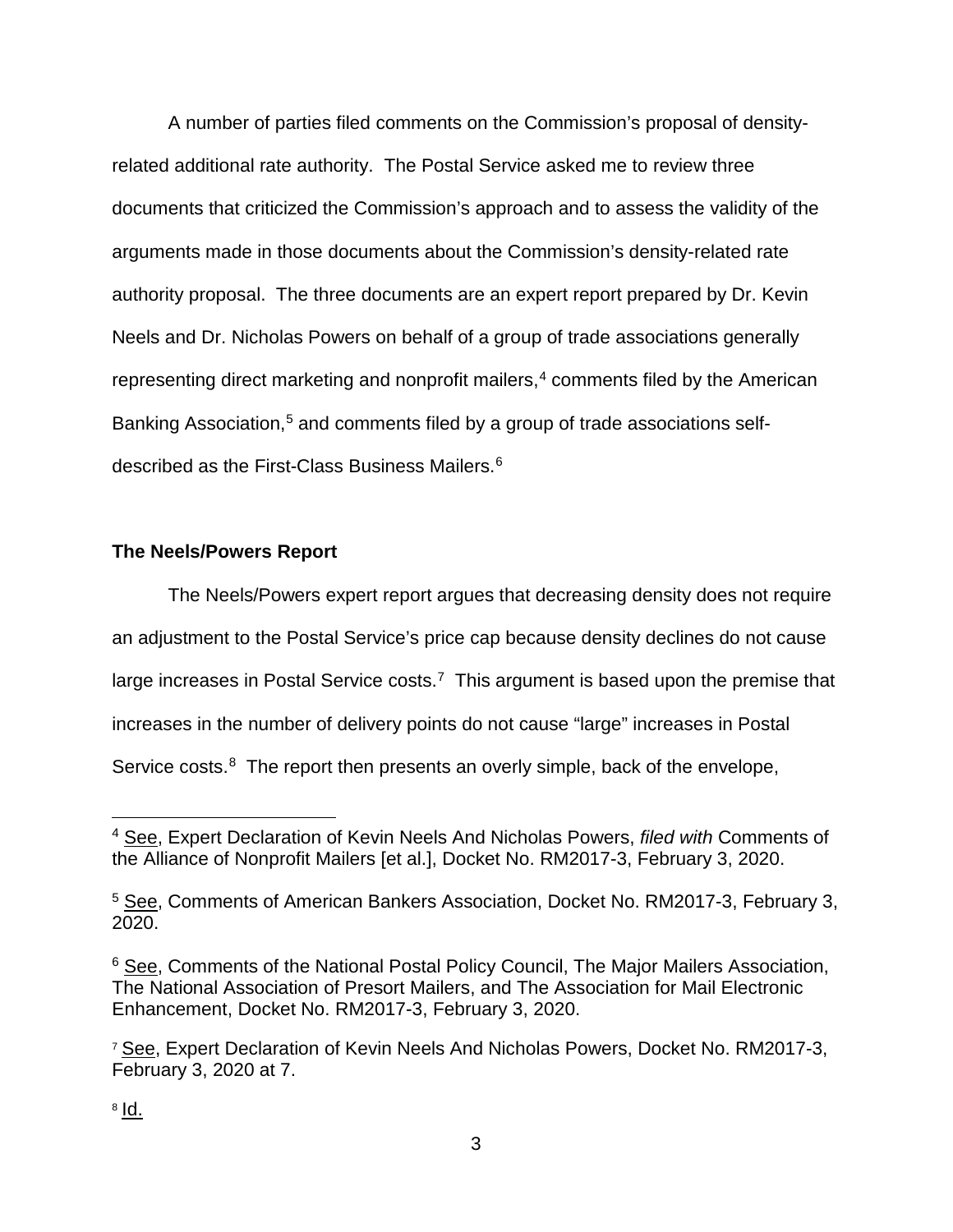calculation of the increase in Postal Service costs that its authors expect would arise from a delivery point increase. But there are serious conceptual and implementation issues associated with the presented exercise.

First, the Neels/Powers approach ignores an essential, if not the most important, part of the density issue: the decline in volume. By focusing solely on the cost impact of an increase in delivery points and ignoring the ongoing decline in market dominant volume, the Neels/Powers report necessarily understates the impact of density declines on the Postal Service's financial health. Because of this omission, even if their assertion that increases in the number of delivery points does not have a "large" impact on Postal Service costs were true, it would not be persuasive that a decline in density did not have a material impact on the Postal Service's financial position. Suppose that market dominant volume fell by half and the delivery network stayed the same. Surely, the resulting decline in density would have a material impact on the Postal Service's financial position.

Moreover, by focusing just on the impact of network expansion on delivery costs, the Neels/Powers report again understates the additional cost to the Postal Service associated with serving a larger network that includes more delivery points. Its limited focus means that it ignores potential impacts in other Postal Service functions such as additional sorting responsibilities, additional transportation requirements, or additional postmaster obligations.[9](#page-4-0)

 $\overline{a}$ 

<span id="page-4-0"></span><sup>&</sup>lt;sup>9</sup> The Neels/Powers report justifies this omission by claiming that delivery points "are not a recognized cost driver of other large cost segments and components." Id. It provides no basis for this assertion, but it is inaccurate. Delivery points are explicit cost drivers, for example, for both Postmasters and Intra-SCF highway transportation. In addition, it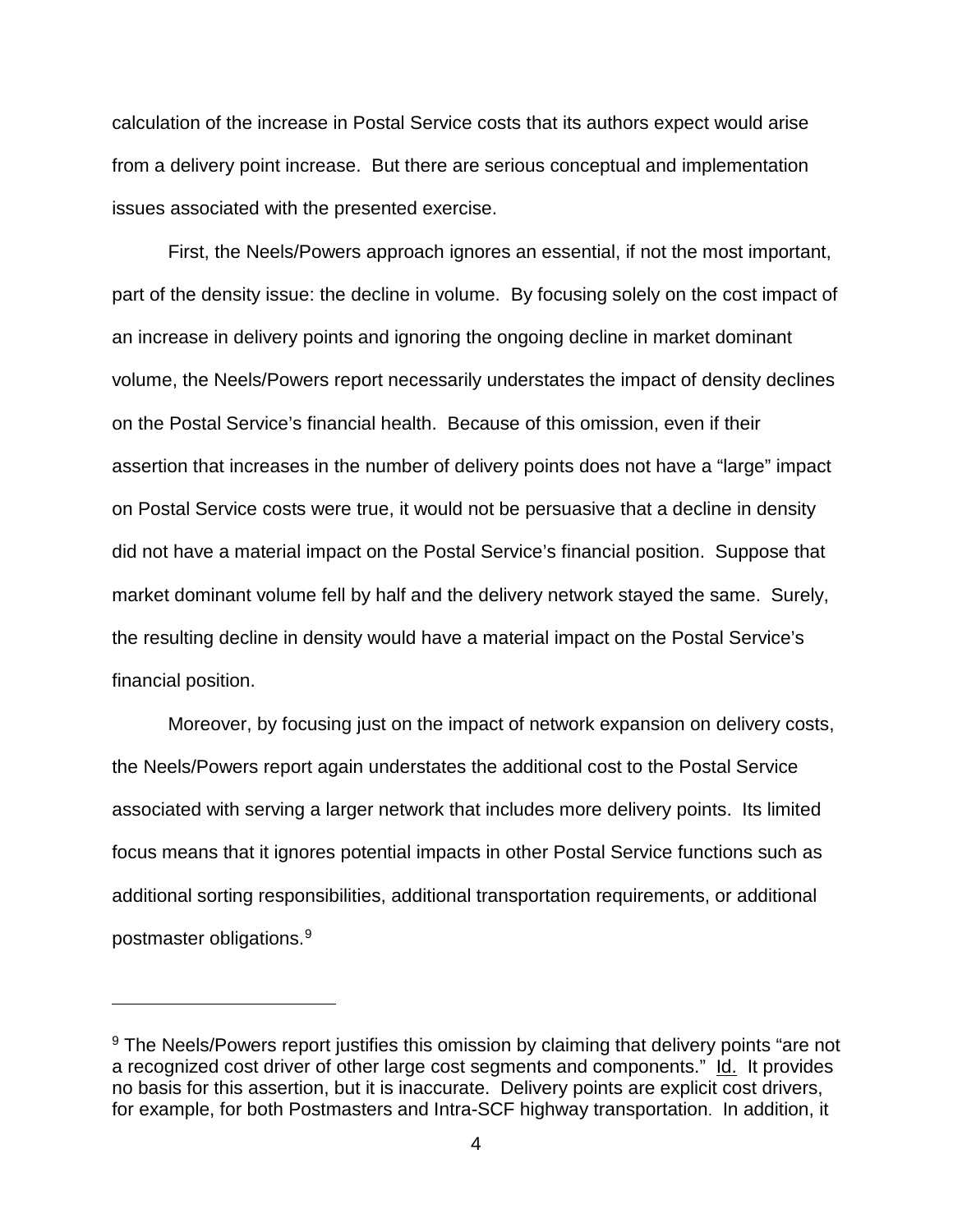In addition, there are also important implementation drawbacks in the approach the Neels/Powers report takes in calculating the limited implications of a density change that it does address. The approach takes a city-carrier street time delivery point elasticity, estimated by the Postal Service in Docket No. RM2015-7, and multiplies it by an assumed percentage increase in delivery points to calculate the percentage increase in delivery costs.<sup>[10](#page-5-0)</sup> But the Neels/Powers approach fails to recognize that the elasticity it applies does not relate to total city carrier delivery time, but rather only to time for which it was estimated, the regular delivery portion of city carrier street time. The estimated elasticity that the report adopts does not apply to either non-volume related allied street time or to parcel/accountable street time. Consequently, it does not represent an estimate of the percentage increase in total street time associated with an increase in delivery points.

At the time of the study, regular delivery time represented 78 percent of total street time and, with the growth in parcel volume in the past five years, it is likely to make up an even smaller proportion today.<sup>[11](#page-5-1)</sup> This discrepancy calls into question the use of the delivery time elasticity for finding the response in all city carrier costs due to increases in delivery points. In the same way, the Neels/Powers application of a city carrier street time elasticity to rural carrier costs is also inappropriate. In sum, the

 $\overline{a}$ 

fails to account for the fact that there are other cost components without accepted costdriver models.

<span id="page-5-0"></span><sup>10</sup> See, Expert Declaration of Kevin Neels And Nicholas Powers, Docket No. RM2017-3, February 3, 2020 at 7.

<span id="page-5-1"></span><sup>&</sup>lt;sup>11</sup> See, Report on the City Carrier Street Time Study, Docket No. RM2015-7, December 11, 2014 at 18.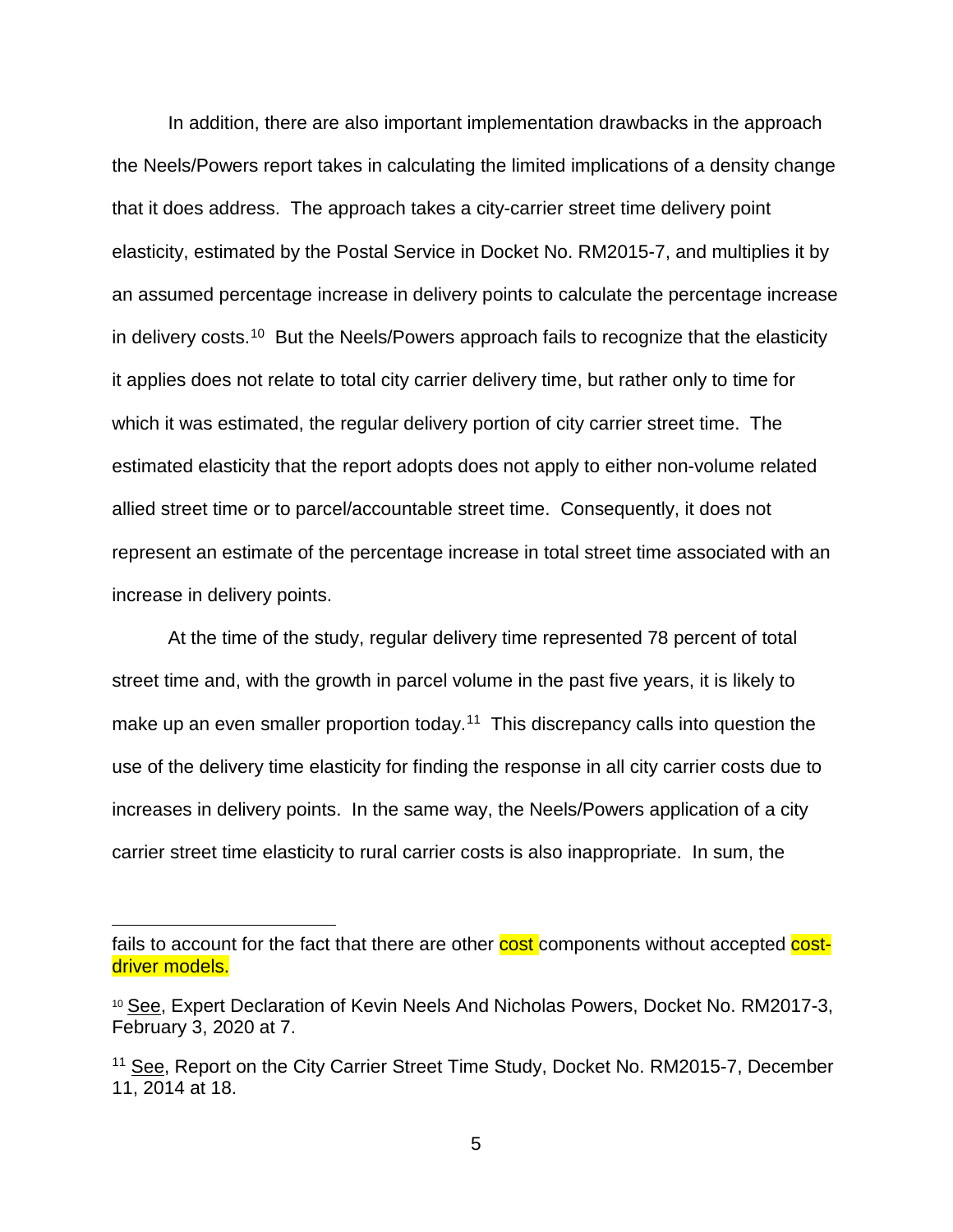Neels/Power calculated costs have sufficient errors, both conceptual and computational, to render them unacceptable for determining whether the impact of declining density on Postal Service costs is large or small.

One other aspect of the Neels/Powers report bears mention. The report argues that the proposed density-related, and other, additional rate authority will cause dramatic declines in volume and a worsening of the Postal Service financial position.[12](#page-6-0) To support this assertion the Neels/Powers report calculates a forecasted decline in volume arising from application of additional rate authority, and presents graphs showing what appears to be very large volume declines.

For example, Figure 3 on page 17 of the report shows the decline in First-Class mail volumes under different sets of assumptions about the elasticity response to rate increases. The graph then appears to show the volumes resulting upon use of additional rate authority being driven toward the horizontal axis. Yet closer inspection of the graph reveals that this apparent dramatic decline appears because the vertical axis of the graph is set at 42 billion pieces, not zero. The compressed scale of the vertical axis magnifies the apparent size of the volume decline.

Reproducing the graph, using zero for the horizontal axis, as is normally done, shows a different picture. Figure 1, below, presents the Neels/Powers computed volumes in a graph with a traditional vertical axis. While there are projected volume declines, the impact of the additional rate authority is not as dramatic as the Neels/Powers graphs suggest.

<span id="page-6-0"></span> <sup>12</sup> See, Expert Declaration of Kevin Neels And Nicholas Powers, Docket No. RM2017-3, February 3, 2020 at 15.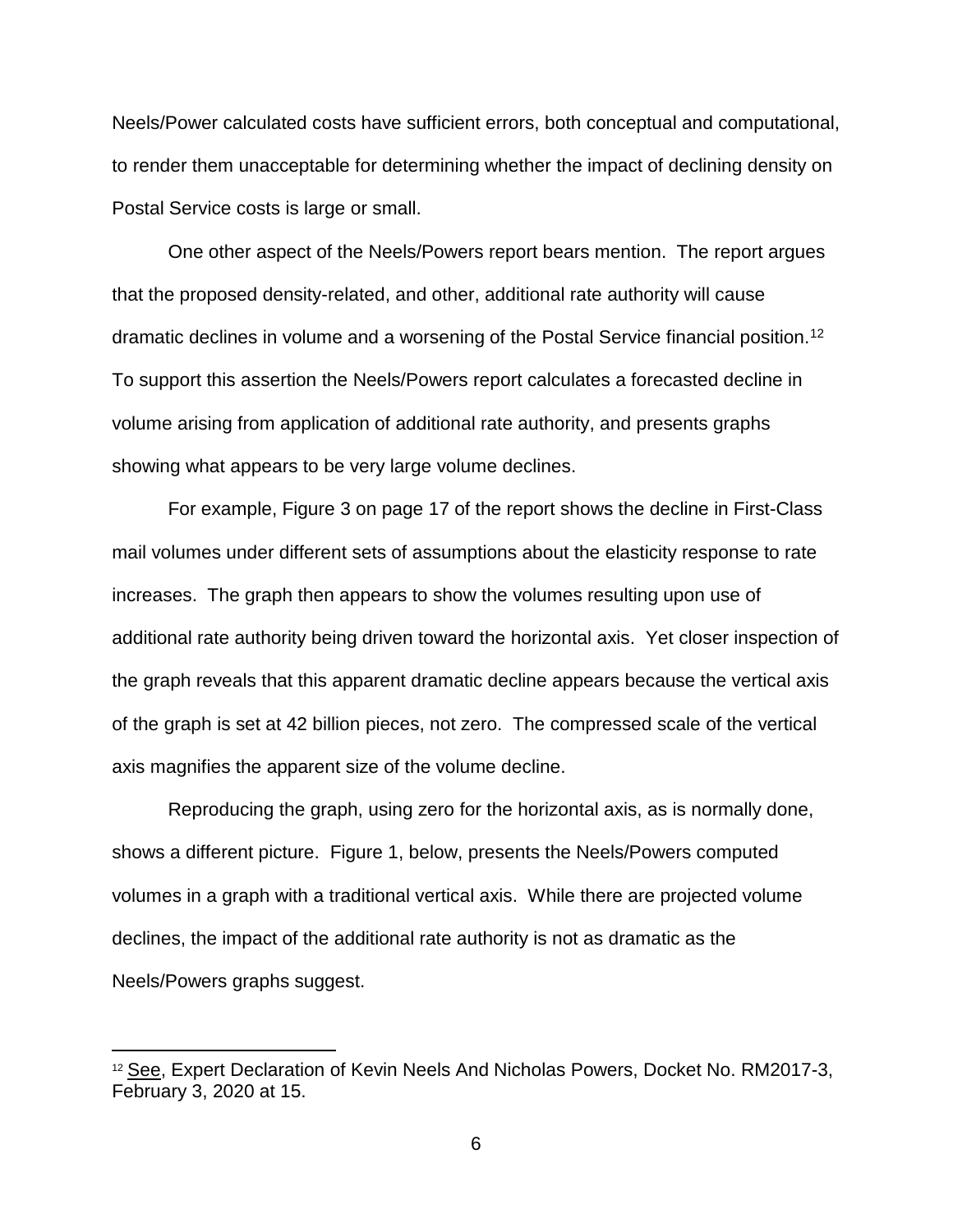

*Source: Neels/Powers Scenario Analysix.xlsx, Volume Scenario Tab, Col. J, Col O, Col.T*

Perhaps a more direct way of presenting the volume declines is to simply present the numbers. Table 1, below, presents the Neels/Powers calculated First Class Mail volumes for their different scenarios, relative to the "status quo" volumes in which postal rates increase at the rate of CPI growth.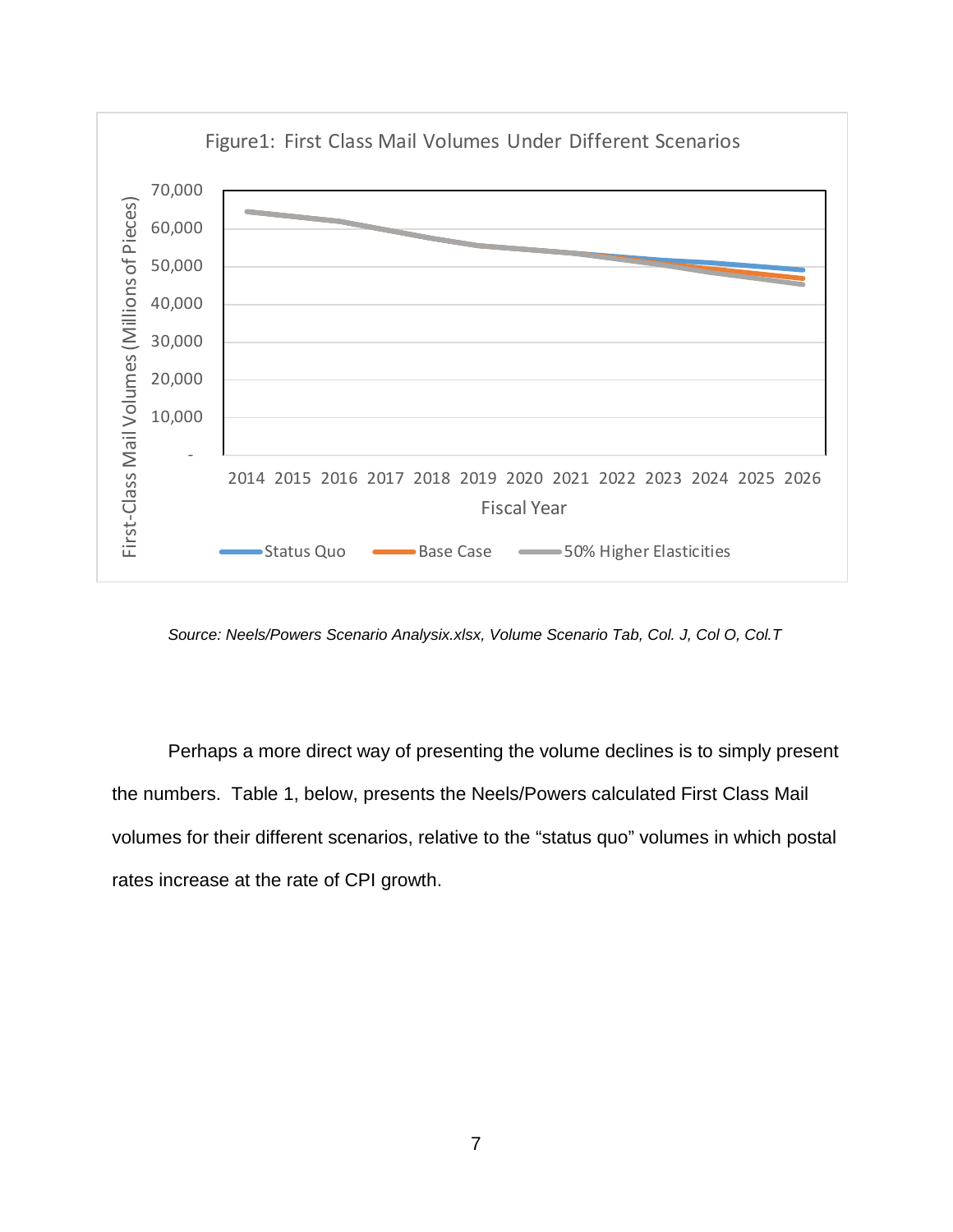|      |                  | Case with 50% | Case with 100% |
|------|------------------|---------------|----------------|
|      |                  | higher        | higher         |
| Year | <b>Base Case</b> | elasticities  | elasticities   |
| 2015 | 100.0%           | 100.0%        | 100.0%         |
| 2016 | 100.0%           | 100.0%        | 100.0%         |
| 2017 | 100.0%           | 100.0%        | 100.0%         |
| 2018 | 100.0%           | 100.0%        | 100.0%         |
| 2019 | 100.0%           | 100.0%        | 100.0%         |
| 2020 | 100.0%           | 100.0%        | 99.9%          |
| 2021 | 99.9%            | 99.8%         | 99.7%          |
| 2022 | 99.0%            | 98.5%         | 98.0%          |
| 2023 | 98.1%            | 97.1%         | 96.1%          |
| 2024 | 97.1%            | 95.5%         | 93.8%          |
| 2025 | 96.1%            | 93.9%         | 91.6%          |
| 2026 | 95.1%            | 92.3%         | 89.3%          |

### **Table 1: Neels/Powers Calculated First-Class Mail Volumes Relative to the Status Quo Volumes**

While all volume declines are serious for the Postal Service, accurate policymaking requires putting any volume decline in proper perspective, particularly when those volume declines are predicated on rate increases that will increase revenue. With inelastic demand, it is likely that a rate increase will increase revenue despite declining volume.<sup>[13](#page-8-0)</sup> Thus, looking at just the volume decline resulting from a rate increase is insufficient to determine the likely impact on the Postal Service financial position. The impact on revenue should also be considered.

*Source: Neels/Powers Scenario Analysix.xlsx, Volume Scenario Tab, Col. J, Col. O, Col T, and Col.Y.*

<span id="page-8-0"></span><sup>&</sup>lt;sup>13</sup> It bears mention that most elasticities for market dominant products are sufficiently small so that even if they were doubled, they would remain in the inelastic range. Moreover, the Neels/Powers report provides no basis for its arbitrary elasticity increases of half again as large, and double. It provides no justification for why these dramatic changes are indicative of the true range of potential variation in the elasticities.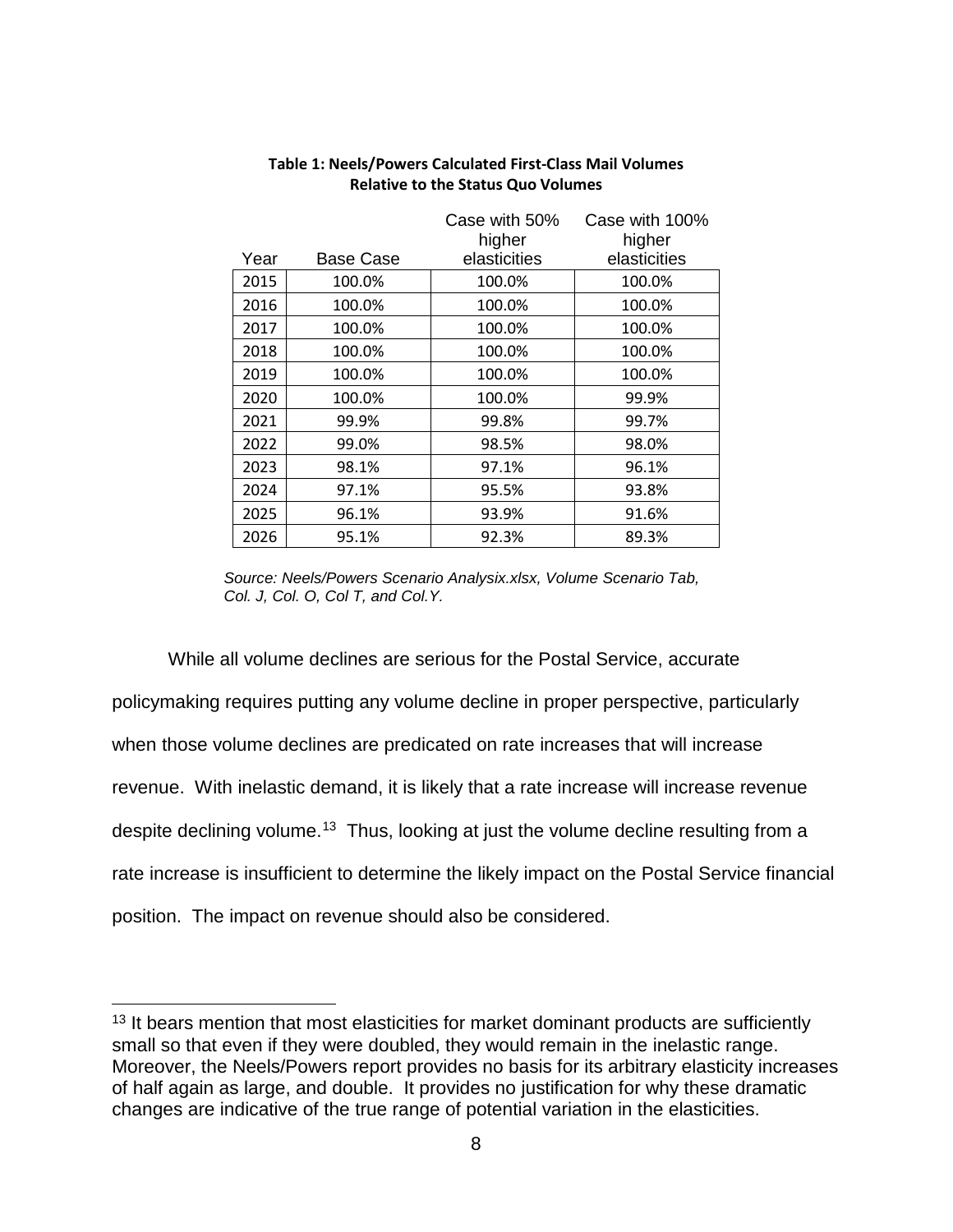#### **The ABA and NPPC et al. Comments**

The American Bankers Association (ABA) comments and the First-Class Business Mailers (NPPC et al.) comments also complain that the Commission's density adjustment formula overstates the impact of density on the Postal Service's finances, and recommend an approach based upon the estimated cost of additional delivery points derived from the Postal Service roll-forward model.<sup>[14](#page-9-0)</sup> The ABA comments suggest using the roll-forward model to estimate the additional cost arising from additional delivery points using current data, and the NPPC et al. comments attempt to produce an estimate of the current cost of additional delivery points using historical data. Both comments argue that the results of an application of the roll-forward model will produce an estimated additional cost which is far less that the additional rate authority calculated by the Commission's proposed approach.

But such a result is to be expected, as the ABA and NPPC et al. approach calculates only part of the impact of a decline in density on the Postal Service's financial position. Both sets of comments ignore the impact of declining volume on density, which is omitting an essential part of the declining-density impact. The Postal Service Office of Inspector General (OIG) has succinctly described why the existing Postal

<span id="page-9-0"></span> <sup>14</sup> See, Comments of American Bankers Association, Docket No. RM2017-3, February 3, 2020 at 11, and Comments of The National Postal Policy Council, The Major Mailers Association, The National Association of Presort Mailers, and The Association for Mail Electronic Enhancement, Docket No. RM2017-3, February 3, 2020 at 30.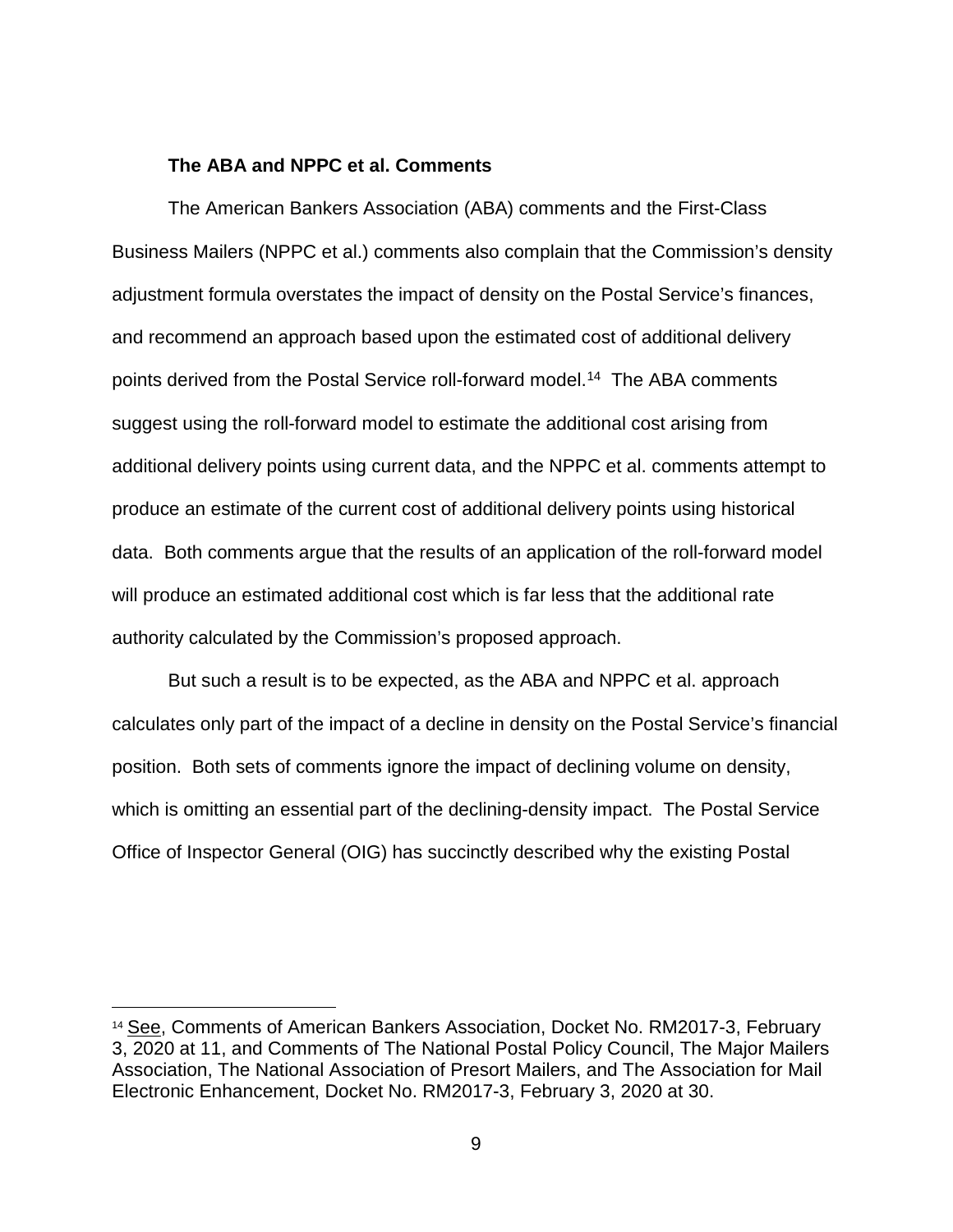Service price cap structure needs to be modified, emphasizing the role of falling

volume[:15](#page-10-0)

The present price cap formula was not designed for an environment of falling mail volumes. An unstated assumption under a traditional price cap is that volume will remain stable or preferably grow. Growth in the output of products is likely needed to cover costs, particularly in the case of the Postal Service where the network of delivery points is expanding.

The need for additional rate authority does not arise solely from growth in the

number of delivery points, as suggested by ABA and NPPC et al. It also arises from the

cost impacts of declines in volume per delivery point and accurate evaluation of the

overall impact requires accounting for all cost channels. Again, the OIG succinctly

articulates the multi-faceted nature of the impact of declining density on the Postal

Service: [16](#page-10-1)

The fundamental economic issue undermining Postal Service financial stability is declining economies of density. In the postal system, the decline in economies of density can be seen in the continuing reduction in mail volume (and revenue) per delivery point. The decline in economies of density is caused by three key drivers: (1) the increase in the number of delivery points each year; (2) the overall decline in the volume of mail; and (3) the shift in the mail mix away from high contribution First-Class Mail to lower contribution types of mail. The number of delivery points has continued to grow over the past decade. Meanwhile, mail volume has declined. [Emphasis in original, footnote omitted.]

<span id="page-10-1"></span><span id="page-10-0"></span> <sup>15</sup> See, U.S. Postal Service Office of Inspector General, RARC-WP-13-007, Revisiting the CPI-Only Price Cap Formula, April 12, 2013, at iii. Note that an absence of analysis of the implications of volume declines also infects the Neels/Powers report.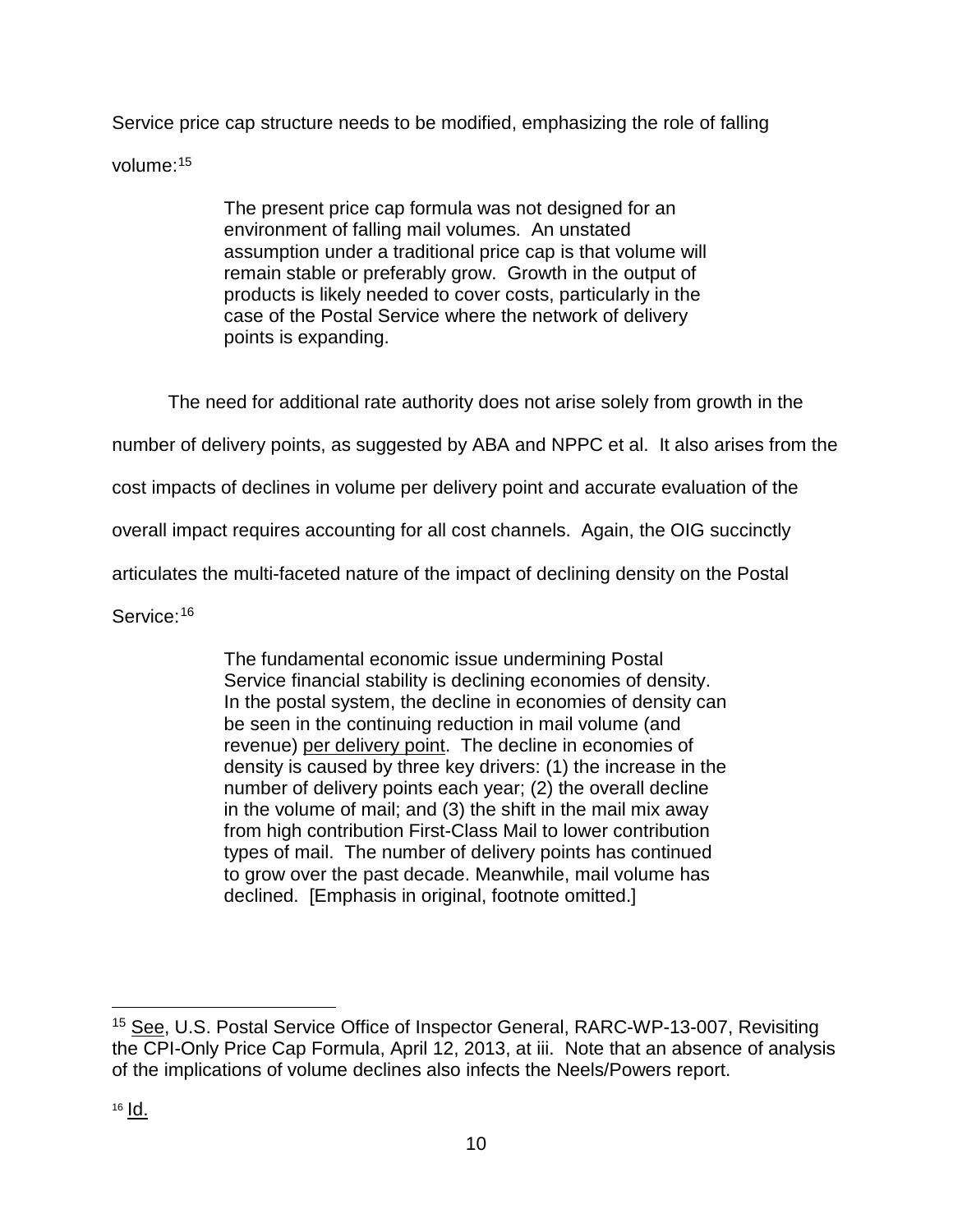In addition, it is quite likely that the roll-forward approach espoused by the ABA and NPCC et al. understates the part of the density impact that it does try to estimate. This is because the roll-forward approach focuses on the direct impact of additional delivery points on city and rural carrier delivery and does not measure the impact of a larger network on other types of costs, like transportation or postmasters. The rollforward approach, like the Neels/Powers approach, thus provides an incomplete method for calculating the cost impacts of serving a larger postal network.

The Commission's proposed approach, by using a density measure that includes both volume and the number of delivery points, incorporates the impacts of both volume declines and delivery point increases. It is more general than the ABA/NPPC et al. approach and is better tailored to modify the price cap to account for the impact of density declines.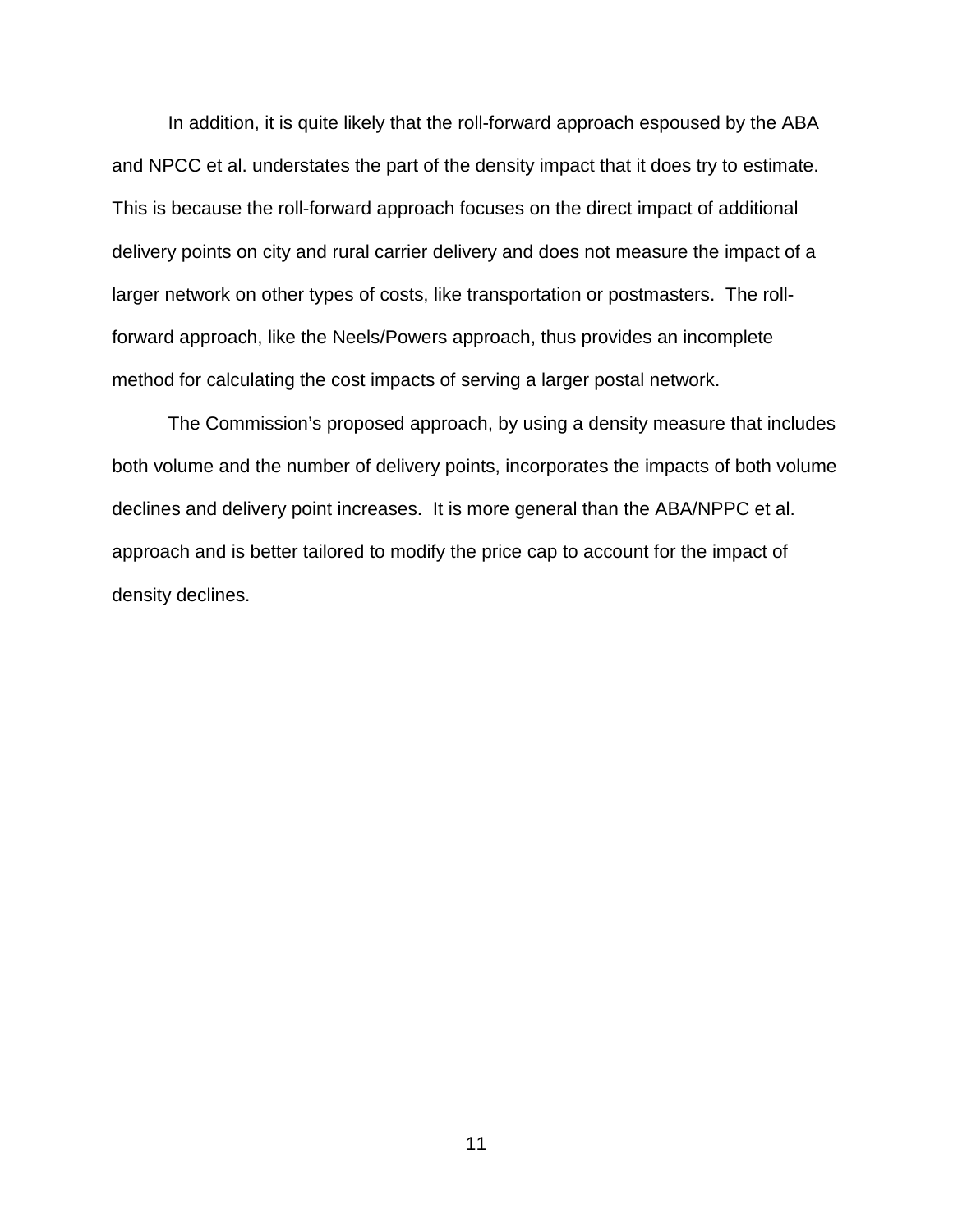# APPENDIX

Brief Summary of Postal Experience for Professor Michael D. Bradley

I am Professor of Economics and Deputy Chair in the Department of Economics

at George Washington University, where I have been on the faculty for over thirty-five

years. One of my areas of research is postal economics and I have published

numerous papers on the subject. Below are examples of that research

- "Measuring Canada Post's Costs: Lessons from the U.S. Experience," Canadian Transportation Research Forum, May 1988, with A. R. Robinson
- "Measuring Product Costs for Ratemaking: The U.S. Postal Service," in Regulation and the Evolving Nature of Postal and Delivery Services, M. Crew and P. Kleindorfer, eds. Kluwer Academic Publisher, 1992, with J. Colvin and M. Smith
- "Measuring Performance of a Multiproduct Firm: An Application to the U.S. Postal System," Operations Research, June 1993, with D.M. Baron
- "An Econometric Model of Postal Delivery," in Competition in Postal and Delivery Services: National and International Perspective, M. Crew and P. Kleindorfer, eds. Kluwer Academic Publisher, 1995, with J. Colvin.
- "Issues in Measuring Incremental Cost in a Multi-Function Enterprise," in Managing Change in the Postal and Delivery Industries, M. Crew and P. Kleindorfer, eds. Kluwer Academic Publisher, 1997 with J. Colvin and J.C. Panzar
- "On Setting Prices and Testing Cross-Subsidy with Accounting Data," Journal of Regulatory Economics, July 1999, with J. Colvin and J.C. Panzar
- "The Role of the Monopoly Product in the Cost of Universal Service," Future Directions in Postal Reform, M. Crew and P. Kleindorfer, eds. Kluwer Academic Publisher, 2001 with J. Colvin
- "Testing for Anti-Competitive Behavior in Public Enterprises," in Topics in Regulatory Economics and Policy, Vol. 46, November 2004, pp 159-171., with J. Colvin
- Should We Teach an Old Economy Dog New Economy Tricks? The Role of the Postal Service in the New Economy," in The New Economy: How New? How Resilient? Edward Elgar, 2006, 174-196 with D.W. Jansen.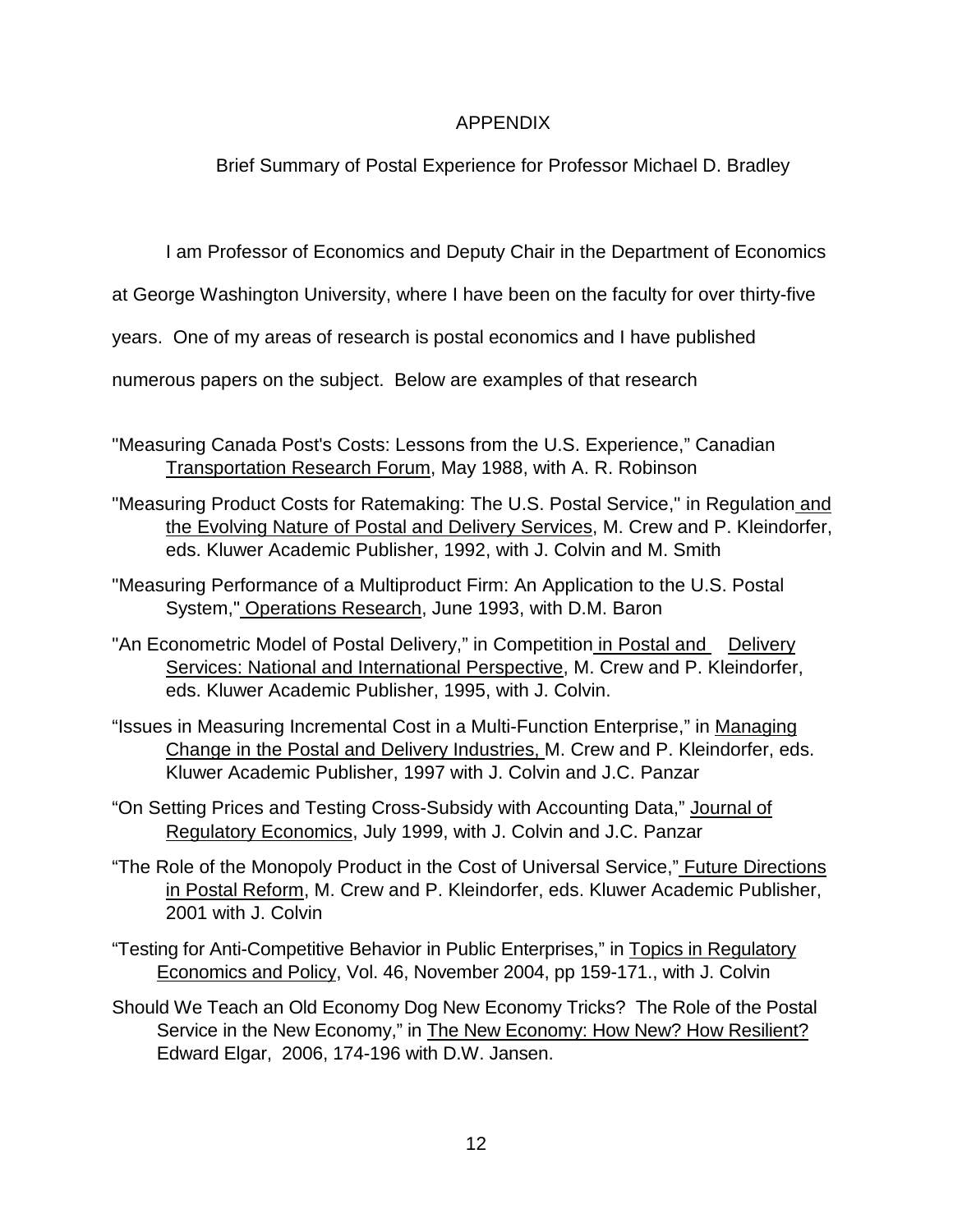- "Measuring Scale and Scope Economies with A Structural Model of Postal Delivery," in Liberalizing the Postal and Delivery Sector, Advances in Regulatory Economics Series, 2007, with J. Colvin
- "An Economic Model of the Regulatory Structure Created by the Postal Accountability and Enhancement Act of 2006," in Handbook of Worldwide Postal Reform, 2008, with J Colvin and M.K. Perkins
- "Estimating the Impact of a Uniform Price Rule in a Liberalized Postal Environment: the Case of the United States Postal Service," in Advances in Regulatory Economics: "Heightening Competition in the Postal and Delivery Sector" Michael Crew and Paul Kliendorfer, (eds.), 2010, with J Colvin, N. Nieto, and D. Tobias.
- Do Volume Increases and Decreases Have the Same Effect on Labor Hours?\* in Advances in Regulatory Economics: Multi-Modal Competition And The Future Of Mail, Michael Crew and Paul Kliendorfer, (eds.), 2012 , J.L. Colvin and M.K. Perkins.
- "What's Past is Prologue: Understanding Developments in North American Postal Markets," in Reforming the Postal Sector in the Light of Electronic Competition, Michael Crew and Paul Kliendorfer, (eds.) 2013 with J.L. Colvin and M.K. Perkins.
- On Alternative USO Financing Mechanisms for the U.S. Postal Market," in The Role of the Postal and Delivery Sector in a Digital Age, Michael Crew and Tim Brennan, (eds.) 2014, with J.L Colvin, M.K. Perkins.
- "Targeting Versus Saturation: Derived Demand for Direct Mail," in Postal and Delivery Innovation in the Digital Economy," Michael Crew and Tim Brennan, (eds.) 2015, with J.L Colvin, M.K. Perkins.
- "Which Universal Service Obligation Attributes Do Americans Value?" in The Future of the Postal Sector in the Digital World, Michael Crew and Tim Brennan, (eds.) 2016, with Jennifer Bradley, and Jeff Colvin
- "Modes of Delivery and Customer Response to Advertising Mail" in The Future of the Postal Sector in the Digital World, Michael Crew and Tim Brennan, (eds.) 2016, with Laraine B. Hope and John Pickett.
- "The Personalization and Volume Trade-Off: A Future Without Saturation Mail?" in The Changing Postal and Delivery Sector: Towards A Renaissance, Michael Crew, Pier Luigi Parcu and Timothy Brennan, (eds.) 2017, with Adam Houck.
- "Simulating Cost-Effective Parcel Delivery Methods for Postal Services," in The Contribution of the Postal and Delivery Sector, Pier Luigi Parcu, Timothy Brennan, and Victor Glass (eds.), 2018 with J.L Colvin, M.K. Perkins.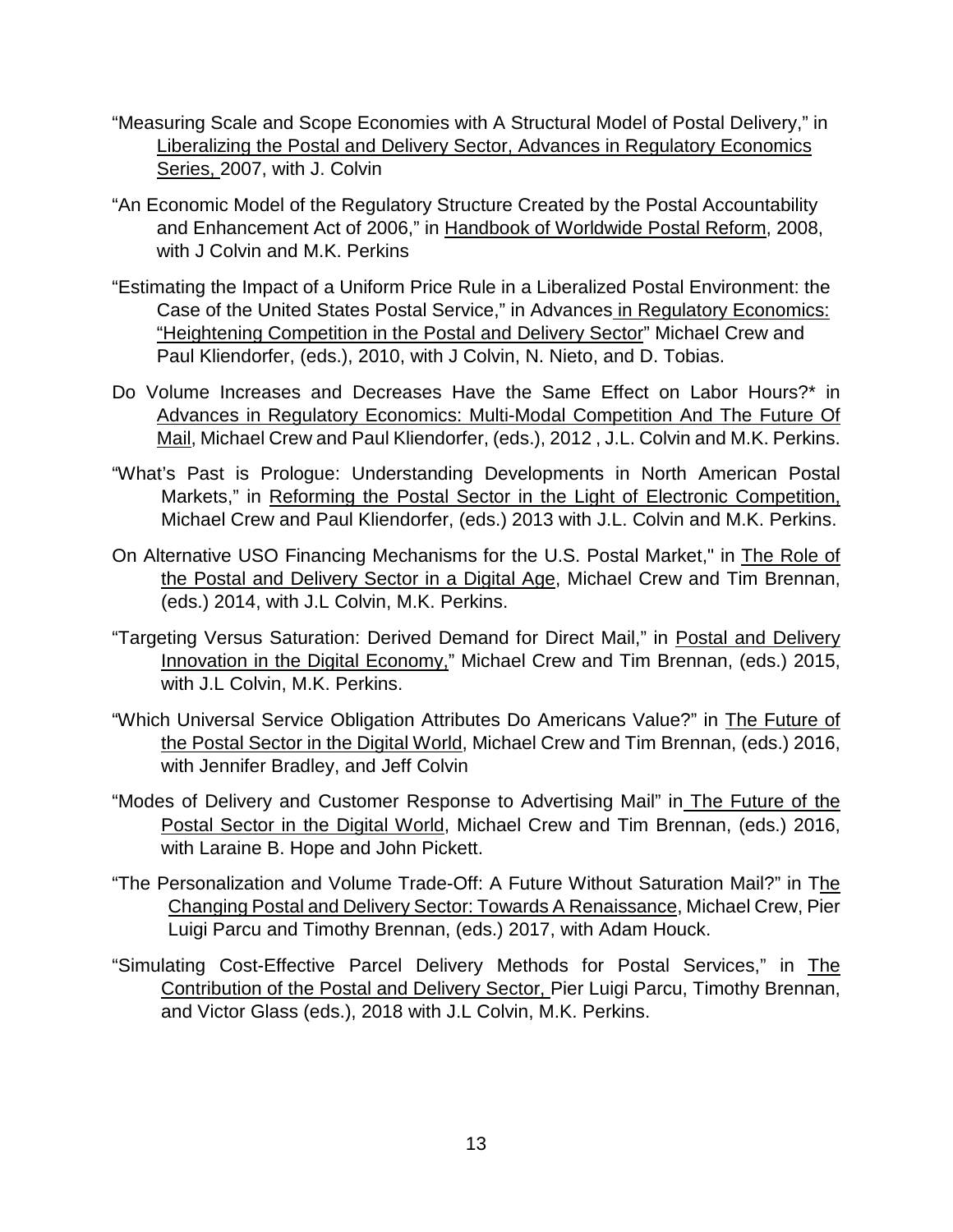In addition to my academic work I have real-world experience in measuring postal costs. Below are examples of my participation in Commission proceedings relating to postal costs.

| Case                | <b>Topic</b>                                                                      |
|---------------------|-----------------------------------------------------------------------------------|
| Docket No. R87-1    | Calculating costs of purchased transportation                                     |
| Docket No. R90-1    | Analyzing costs of city carrier load time                                         |
| Docket No. MC91-3   | Investigating the existence of a distance taper in<br>postal transportation costs |
| Docket No. R94-1    | Calculating costs of city carrier access time                                     |
| Docket No. R97-1    | Calculating mail processing labor costs.                                          |
| Docket No. R97-1    | Estimating costs of purchased highway<br>transportation.                          |
| Docket No. R2000-1  | Developing theory and methods for calculating<br>incremental cost                 |
| Docket No. R2000-1  | Econometric estimation of purchased highway<br>transportation                     |
| Docket No. R2005-1  | Presented a study of city carrier street time costs                               |
| Docket No. R2005-1  | Presented the analytical foundations of window<br>service costs                   |
| Docket No. R2006-1  | Calculating the costs of window service                                           |
| Docket No. PI2008-3 | Calculating the costs of universal service                                        |
| Docket No. N2010-1  | Calculating the costs moving from six-day to five-<br>day street delivery         |
| Docket No. N2012-1  | Calculating the cost savings for a mail processing<br>network rationalization     |